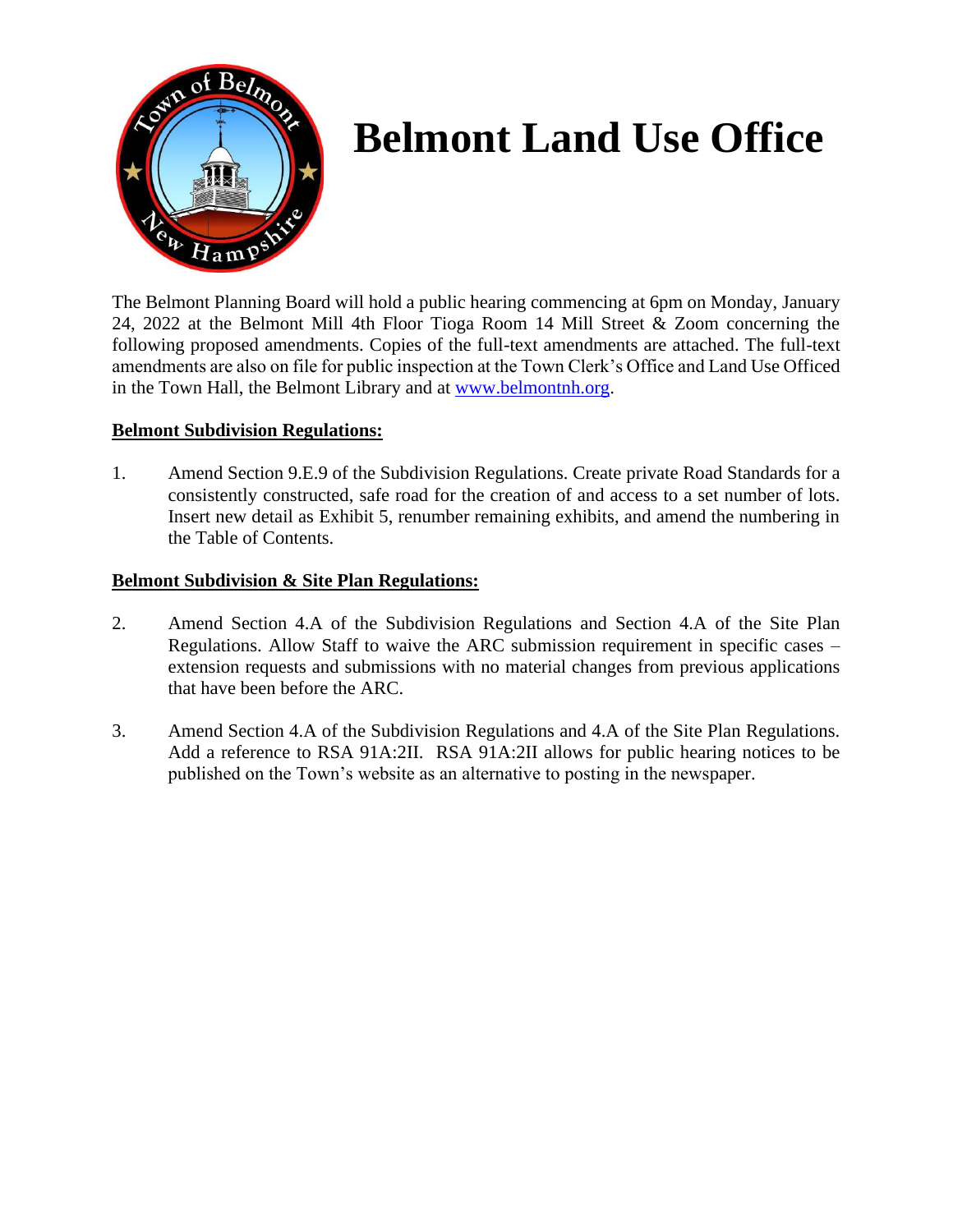# **Create Private Road Standards**

Amend Section 9.E.9 of the Subdivision Regulations. Create road standards for private roads to provide a consistently constructed, safe road for the creation of and access to a set number of lots. Amend the numbering in the Table of Contents, add column to Exhibit 3B, insert new detail as Exhibit 5, and renumber remaining exhibits.

*Underlined/Crossed out Text to be added/changed – renumber remaining items as necessary*

# **Table of Contents:**

Add new Exhibit 5, renumber remaining exhibits

# **TABLE OF CONTENTS**

(Continued)

|            |                                          | 1 asc      |
|------------|------------------------------------------|------------|
| Exhibit 4c | <b>Typical Curbed Section</b>            | $E$ 4-c    |
| Exhibit 4d | Details.                                 | $E$ 4-d    |
| Exhibit 5  | <b>Typical Private Road Section (9b)</b> | $E-4-4E$ 5 |
| Exhibit 56 | <b>Subdivision Process</b>               | $E_{56}$   |
| Exhibit 67 | Stockade Fence Detail                    | E 67       |

# **Section 9: Minimum Design Requirements**

Add language that references the new design standards in Exhibit 3B and new Exhibit 5 depicting the newly-created Private Road Standards. Renumber remaining sections (b-d becomes c-e).

# **9. Minimum Design Requirements**

- a. New roads **intended to be dedicated for public purposes and private roads that serve more than three (3) lots** shall be designed to conform to the minimum standards established in Exhibit 3 and as shown on the attached Typical Roadway Cross Section (Exhibit 4). The roadway designs are based on average daily traffic volumes (ADT).
- b. **New private roads serving no more than three (3) lots, including the original lot, shall be designed to conform to the minimum standards established in Exhibit 3 and as shown on the attached Typical Private Road Section (9b) (Exhibit 5).**

b**c.** ADT should be determined by the manual entitled Institute of Transportation Engineers - Trip Generation. This may be supplemented by actual traffic data compiled for local roadway networks, applicable to the proposed project.

c**d**. Where streets have the potential for extension through to other lands or other potential street networks, appropriate increases in the traffic volume estimates may be required at the discretion of the Planning Board. The Planning Board shall have the right and authority to increase design standards in such cases and in other cases where it is deemed appropriate.

 $D_{0}q_{0}$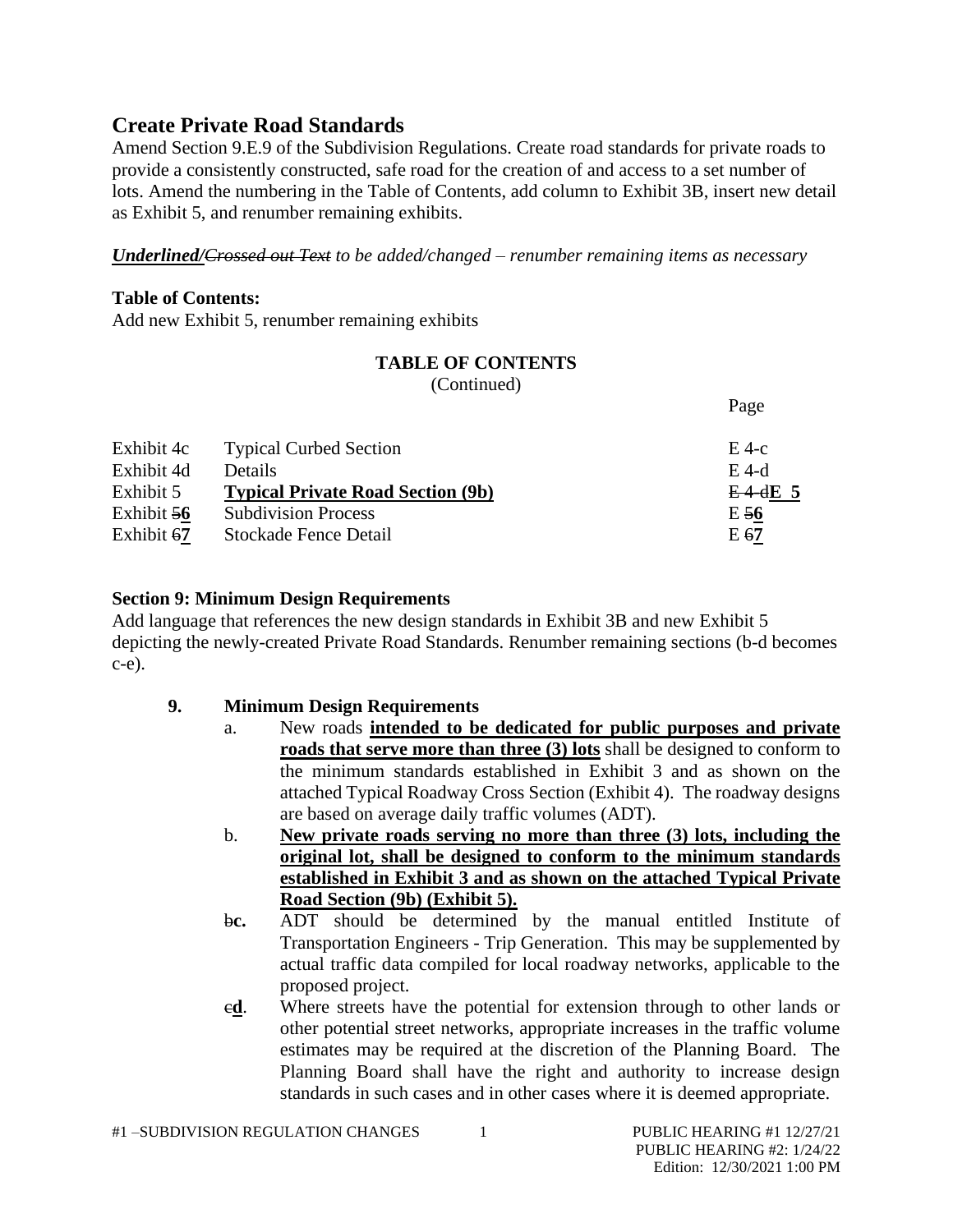d**e.** For streets serving commercial/industrial areas, the Planning Board may require more restrictive requirements than shown.

# **Exhibit 3B**

Add column for Private Road Design Standards and add clarification of 9a. and 9b. to table.

| TABLE 1                                                |                                                 |                              |                               |                                                     |                         |  |  |  |
|--------------------------------------------------------|-------------------------------------------------|------------------------------|-------------------------------|-----------------------------------------------------|-------------------------|--|--|--|
| <b>TRAFFIC LOAD</b>                                    | (9a)<br><b>ADT</b><br>$0 - 50$                  | (9a)<br><b>ADT</b><br>50-250 | (9a)<br><b>ADT</b><br>250-400 | (9a)<br><b>ADT</b><br>400-750<br>$($ or<br>greater) | (9b)<br>Private<br>Road |  |  |  |
| Design Speed                                           | 20                                              | 20                           | 30                            | 35                                                  | 20                      |  |  |  |
| <b>Centerline Curve Radius</b>                         | 120                                             | 150                          | 250                           | 425                                                 | 120                     |  |  |  |
| Roadway Width (a)                                      | 20'                                             | 22'                          | 22'                           | 24'                                                 | 14'                     |  |  |  |
| Shoulder Width (each side) (b)                         | 2'                                              | 3'                           | $4^{\prime}$                  | $8' - 10'$                                          | $2^{\prime}$            |  |  |  |
| <b>Vertical Curve</b><br>Crest:<br>Sag: K Values (min) | 15'<br>24'                                      | 15'<br>24'                   | 30'<br>40'                    | 50'<br>50'                                          | 15'<br>$\overline{24}$  |  |  |  |
| <b>Sight Distance</b>                                  | REFER TO BELMONT DRIVEWAY<br><b>REGULATIONS</b> |                              |                               |                                                     |                         |  |  |  |
| Sight Distance @ Road Intersections                    | REFER TO BELMONT DRIVEWAY<br><b>REGULATIONS</b> |                              |                               |                                                     |                         |  |  |  |
| Profile Grade<br>Minimum:<br>Maximum:                  | 0.5%<br>8%                                      | 0.5%<br>8%                   | 0.5%<br>8%                    | 0.5%<br>7%                                          | 0.5%<br>8%              |  |  |  |
| Minimum Platform & Road<br>Intersections               | $2\% - 50'$                                     | $2\% - 75'$                  | $2\% - 100'$                  | $2\% - 100'$                                        | $2\% - 50'$             |  |  |  |
| Minimum Pavement Radius @ Road<br>Intersections        | 30'                                             | 30'                          | 35'                           | 40'                                                 | 30'                     |  |  |  |
| <b>Bank Run Base Course Depth</b>                      | 12"                                             | 12"                          | 12"                           | 16"                                                 | 8 <sup>2</sup>          |  |  |  |
| <b>Crushed Gravel Course Depth</b>                     | 6"                                              | 6"                           | 6"                            | 8"                                                  | 4"                      |  |  |  |

# **Exhibit 3B MINIMUM ROAD DESIGN STANDARDS TABLE 1**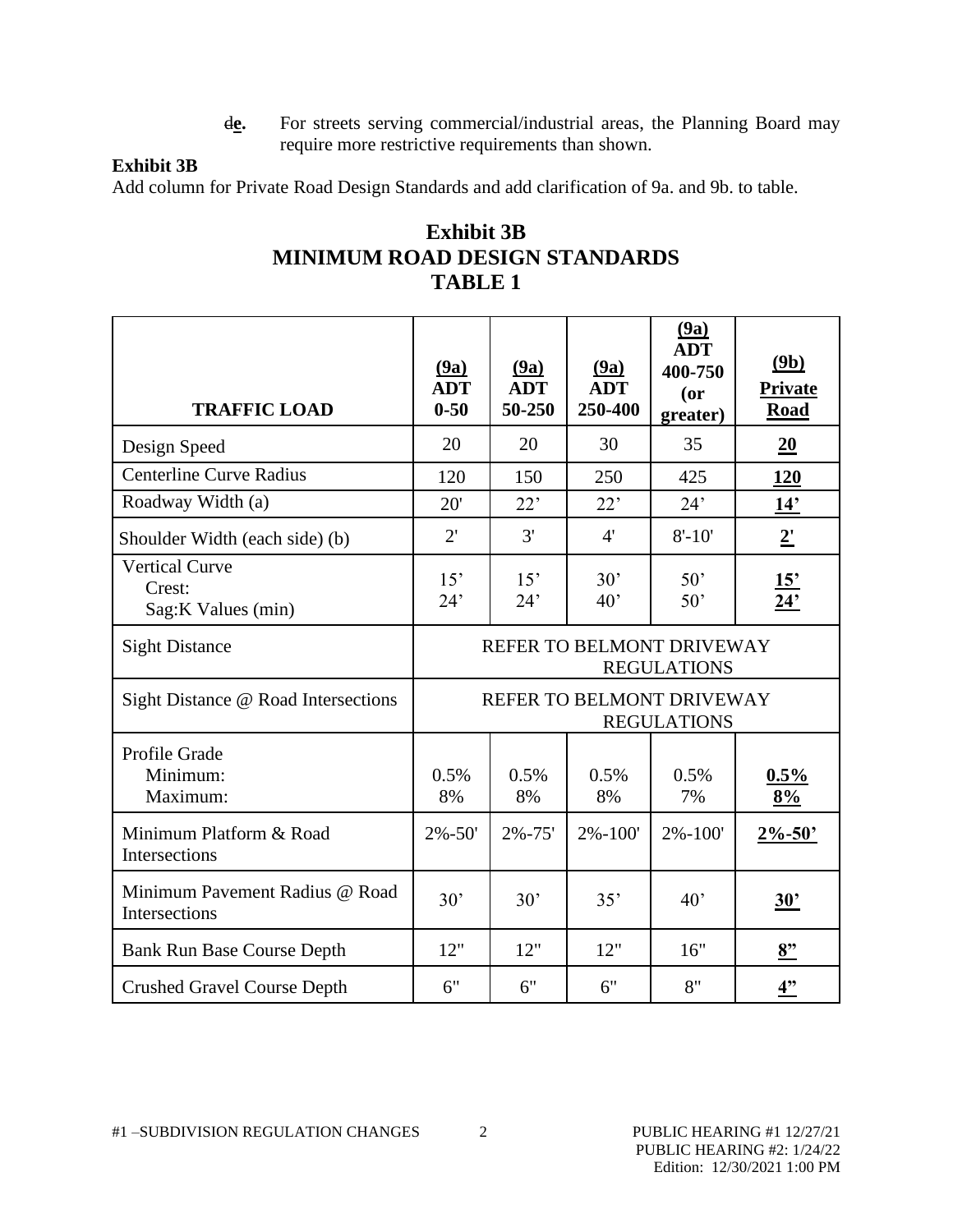### **Exhibit 5**

Add NEW Exhibit 5 depicting a Typical Private Road Section (9b). Renumber remaining exhibits.

Old Exhibit 5 becomes Exhibit 6 Old Exhibit 6-a becomes Exhibit 7-a Old Exhibit 6-b becomes Exhibit 7-b *(No additional TOC or reference edits were required)*



## **TYPICAL PRIVATE ROAD SECTION**

#### NOTES:

1. BOTTOM OF 8" GRAVEL SUB-BASE IS TO BE 2' ABOVE THE ESTIMATED HIGH **WATER TABLE.** 

2. EMBANKMENT-IN-PLACE. IF REQUIRED TO MEET SEPARATION TO ESHWT, IS TO BE FREE-DRAINING MATERIAL. UNSUITABLE MATERIALS SHALL BE REPLACED WITH SAND (DOT 304.1), ROCK, GRAVEL, OR A COMBINATION **THEREOF.** 

3. IF DRIVEWAY GRADE IS GREATER THAN 6%, VERY COURSE CRUSHED STONE (DOT 304.6) SHALL BE PLACED IN DITCHLINE.

4. CROWN OF CROSS-CULVERTS SHALL BE A MINIMUM OF 24" BELOW FINISH **GRADE AT CENTERLINE.** 

5. PAVEMENT IS OPTIONAL.

6. IF LEFT UNPAVED, A 10' PAVED APRON, AS REQUIRED BY THE DRIVEWAY REGULATIONS, SHALL BE PROVIDED AT THE INTERSECTION WITH THE TOWN **HIGHWAY.** 

7. A TURN-AROUND SUITABLE TO THE BELMONT FIRE DEPARTMENT SHALL BE CONSTRUCTED.

8. IN ACCORDANCE WITH 9b., A PRIVATE ROAD BUILT TO THESE REDUCED STANDARDS SHALL SERVE NO MORE THAN THREE (3) LOTS.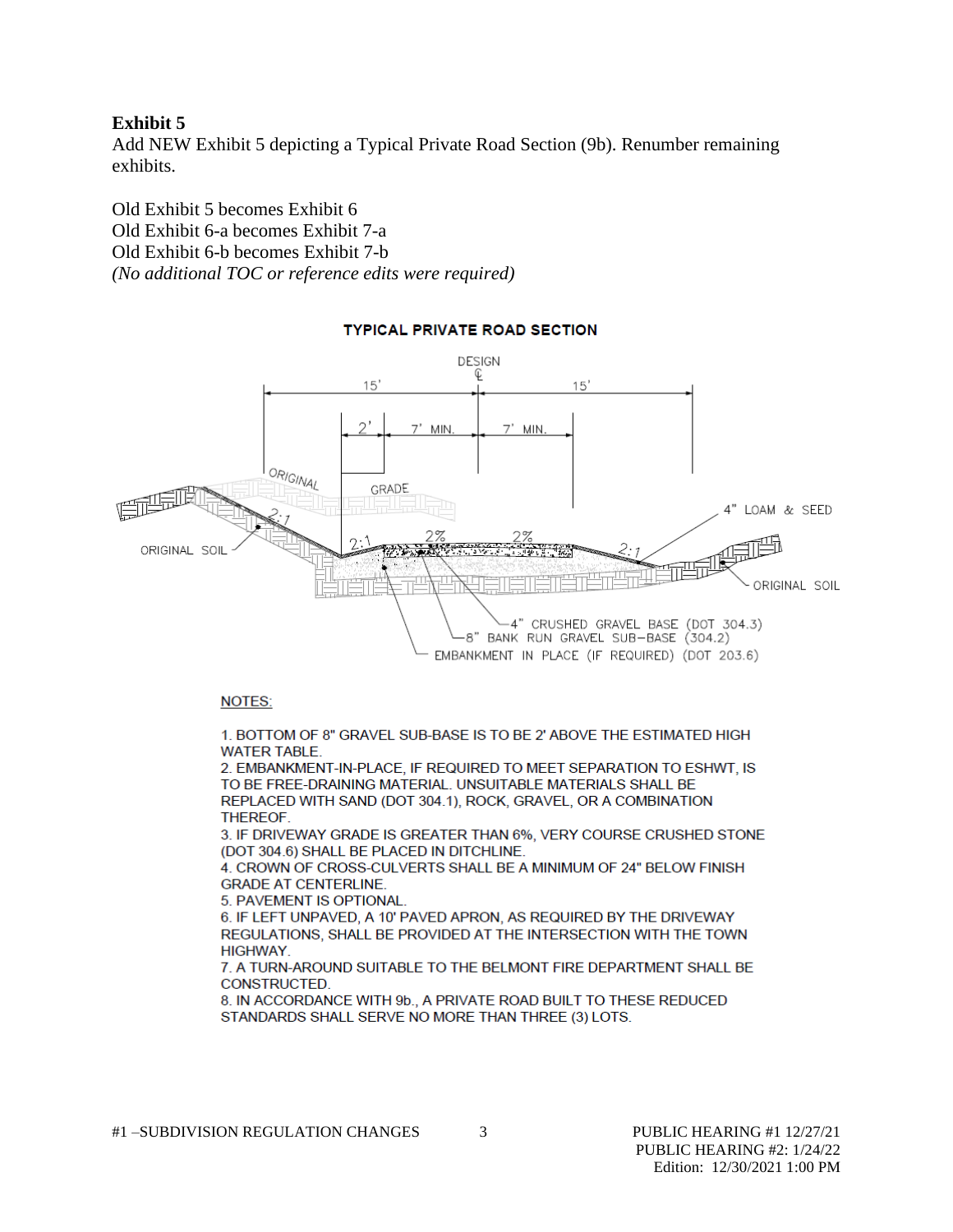# **Waive ARC Submission Requirement in Specific Situations**

Amend Section 4.A of the Subdivision Regulations and Section 4.A of the Site Plan Regulations. Allow Staff to waive the ARC submission requirement in specific cases – extension requests and submissions with no material changes from previous applications that have been before the ARC. For example: New applications for previously-expired approvals where nothing has changed.

*Underlined/Crossed out Text to be added/changed – renumber remaining items as necessary*

SECTION 4. APPLICATION REVIEW PROCESS

# **A. Procedure**

To assist in the application process, the Board shall appoint an Application Review Committee (ARC) comprised of the following members (or their delegates): Town Administrator, Public Works Director, Building Official, Fire Chief, Police Chief, Land Use Technician, Town Planner, and such other officials or agencies as may be deemed appropriate by the Board or the Town Planner for a particular application. The Town Planner, who shall act as chairperson, shall develop a written process for the efficient operation of the ARC and establish a meeting schedule for the ARC which shall meet at least monthly unless no applications have been submitted. Meetings of the ARC shall be noticed and records maintained in accordance with RSA 91-A:2,II.

Prior to the formal submission of an application, request for amendment or approval extension, the owner or applicant (so designated in writing by the owner), shall first meet with the ARC who will assist the applicant to produce a technically complete application, conforming to the applicable regulations. The intent of this review is to assist the applicant and the Planning Board for an efficient and effective review by the Board reducing unnecessary costs and delays in the application process. **In some cases, Staff, acting through the Town Planner, may waive the ARC submission requirement. These instances will specifically be limited to extension requests and submissions that have no material changes from applications that have previously gone before the ARC by the same applicant. Department Heads will still be noticed and the submission requirement will only be waived if all Department Heads are in agreement.**

The applicant may then make formal submission of the application, with all supporting data, plans, fees and any written request(s) for waiver to the Town Planner who will determine if the application complies with the minimum application submission requirements of these regulations. Information on applications to be placed on the Board's agenda shall be distributed to the ARC members who shall submit their written comments to the Planning Board on the completeness and compliance of such applications.